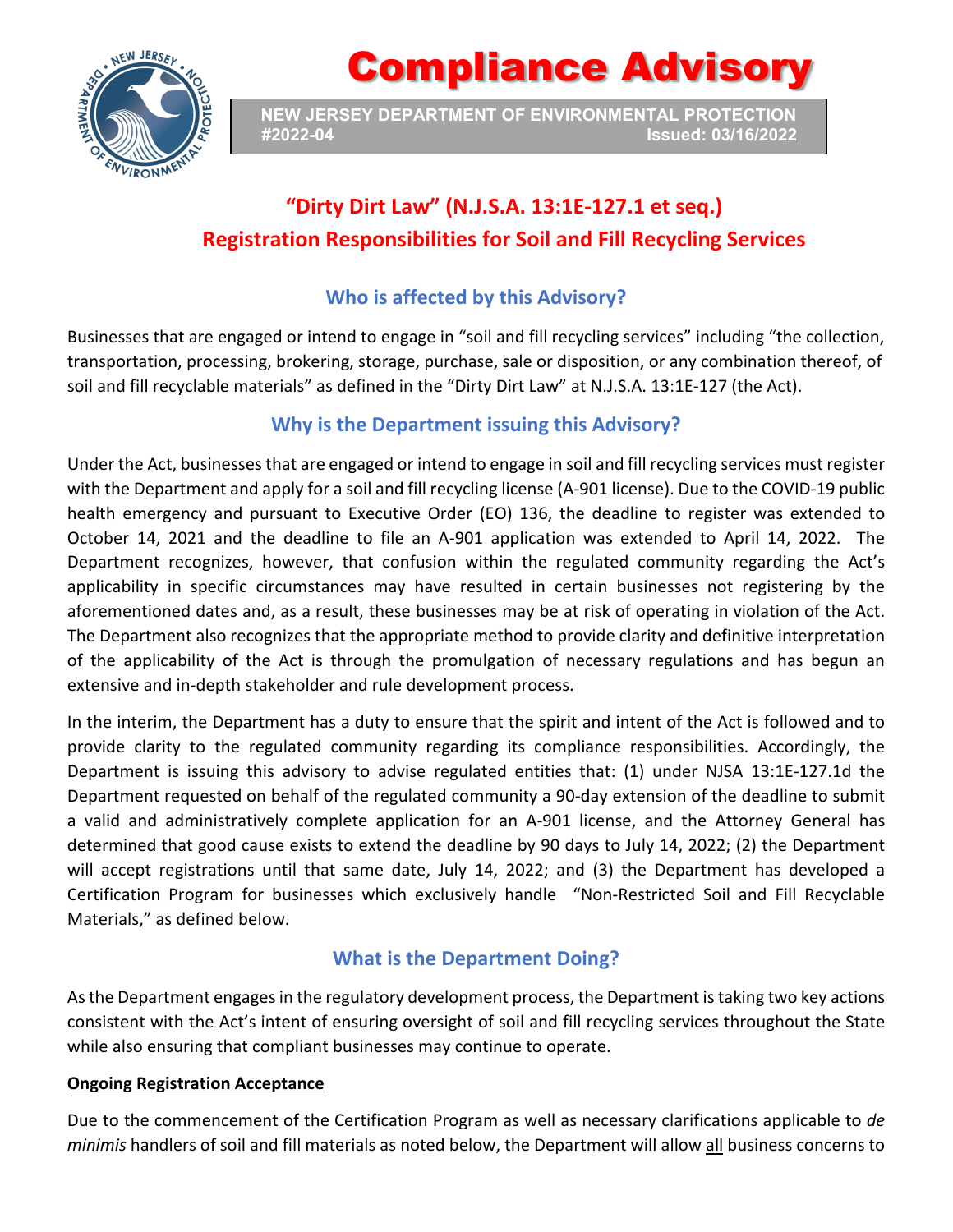# Compliance Advisory

register their activities with the Department until July 14, 2022, which aligns with the extension for application submission granted by the Attorney General and will allow compliant businesses to continue operations while agency review of their registration and A-901 license is pending.

Any business engaging in soil and fill recycling services after July 14, 2022, that has not registered and submitted an A-901 License application must cease to engage in soil and fill recycling services and will be subject to enforcement.

#### **Certification Program**

To reduce unnecessary regulatory burdens while ensuring appropriate oversight, the Department has developed an annual Certification Program for businesses exclusively handling "Non-Restricted Soil and Fill Recyclable Materials." Non-Restricted Soil and Fill Recyclable Materials means non-putrescible, non-watersoluble, non-decomposable, inert aggregate substitute, including rock, soil, broken or crushed brick, block, concrete, glass and/or clay or ceramic products, or any combination thereof, generated from land clearing, excavation, demolition, or redevelopment activities that are excluded from the definition of solid waste under the Solid Waste rules at N.J.A.C. 7:26-1.6(a)6.

Businesses validly completing this annual certification process will need to be registered but will not have to apply for an A-901 License. The certification form, which includes guidelines for the certification program and instructions for submission, is available at [https://www.nj.gov/dep/dshw/a901/a901frms.htm.](https://www.nj.gov/dep/dshw/a901/a901frms.htm)

In addition, businesses which handle specified low volumes (*de minimis* quantities*)* of soil and fill recyclable materials (such as landscapers, contractors, pool companies, home remodeling companies, plumbers, electricians, etc.), are not considered to be "engaged" in soil and fill recycling services provided that the soil and fill recyclable materials they handle are exclusively non-restricted soil and fill recyclable materials. Businesses that are engaged in handling *de minimis* quantities of non-restricted soil and fill recyclable material are not required to register, certify or apply for and possess an A-901 license, provided that they possess all other applicable licenses and authorizations including, but not limited to, a Division of Consumer Affairs Home Improvement Contractor license or other trade license as applicable.

To meet the *de minimis* quantity criteria, the business must determine that it will:

- Generate less than fifteen (15) cubic yards of non-restricted soil and fill recyclable materials each business day;
- Use a truck or trailer that has a loading capacity of less than fifteen (15) cubic yards for transport of non-restricted soil and fill recyclable materials;
- Maintain a storage yard containing less than 100 cubic yards of non-restricted soil and fill recyclable materials; and
- Maintain appropriate records and make these available to the Department or delegated agencies upon request to prove they meet the above criteria.

Any business that fails to meet the above criteria will be considered to be "engaged" in soil and fill recycling services and subject to enforcement for violation of the Act.